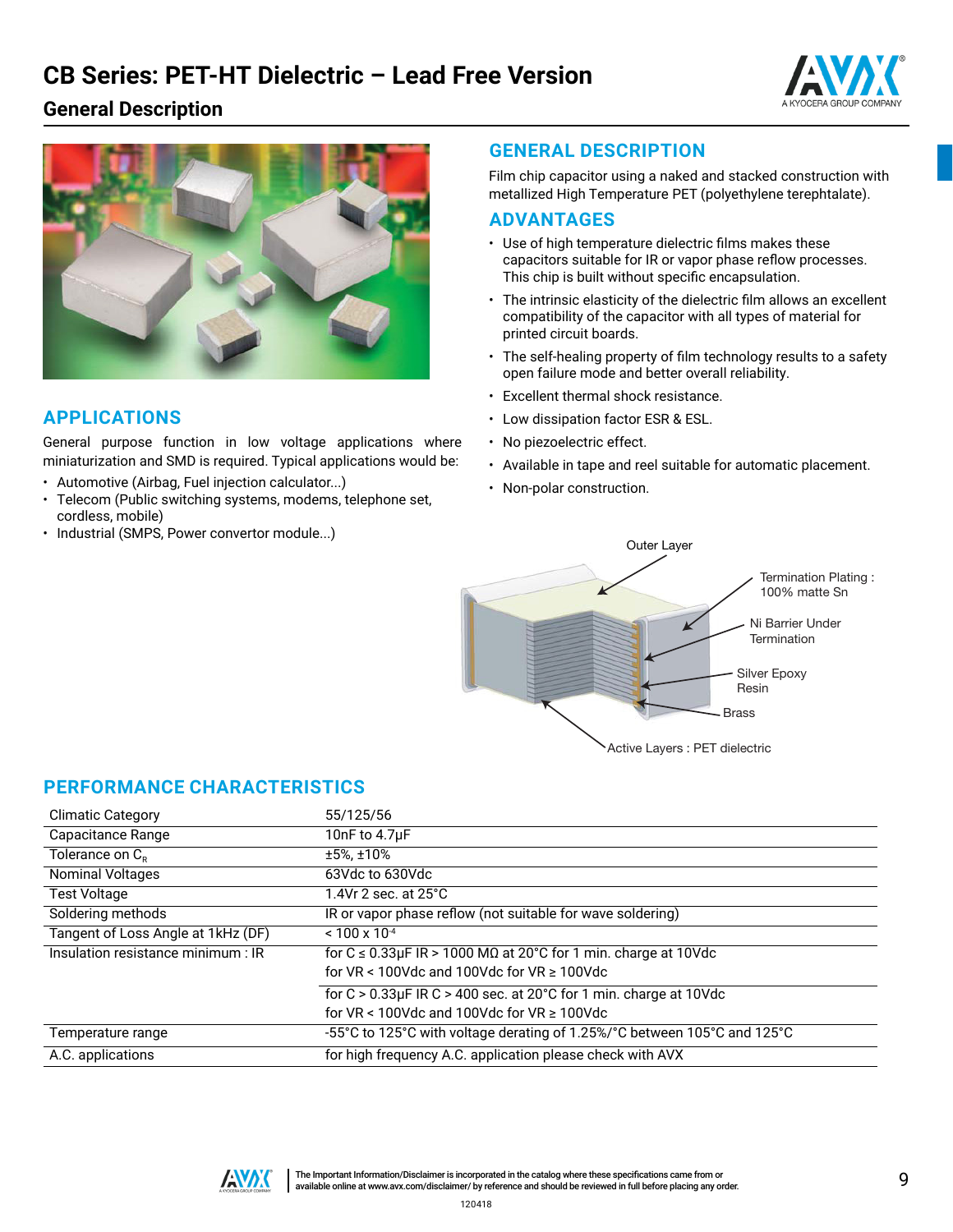

# **Capacitance Values & Nominal Voltages**

# **CAPACITANCE VALUES (CR) AND NOMINAL VOLTAGES (VR)**

#### **millimeters (inches)**

|                                     |                         | VOLTAGE Vdc: 63V Vac: 40V |                                                   |                 |                 |                        |                             |                            |                          |                 |                       |             |                         |           |
|-------------------------------------|-------------------------|---------------------------|---------------------------------------------------|-----------------|-----------------|------------------------|-----------------------------|----------------------------|--------------------------|-----------------|-----------------------|-------------|-------------------------|-----------|
| <b>Capacitance</b><br>Range<br>(CR) | <b>Ordering</b><br>Code |                           | <b>Chip Dimensions</b><br>*Tolerances<br>(page 6) |                 |                 | <b>Tape Dimensions</b> |                             |                            | <b>Reel Dimensions</b>   |                 | <b>Packaging Unit</b> |             | <b>Reel Pkg</b><br>Code |           |
|                                     |                         | L                         | W                                                 | H max           | T               | W                      | P <sub>1</sub>              | K <sub>0</sub>             | A                        | W <sub>1</sub>  | W <sub>2</sub> max    | <b>Bulk</b> | Reel                    |           |
| $0.270 \mu F$                       | CB042D0274+-            | 5.8<br>(0.228)            | 5.0<br>(0.195)                                    | 2.8<br>(0.110)  | 0.8<br>(0.032)  | 12.0<br>(0.472)        | 8.0<br>(0.315)              | 3.1<br>(0.122)             | 330<br>(12.99)           | 12.4<br>(0.488) | 18.4<br>(0.724)       | 1500        | 3000                    | BC        |
| $0.330\mu F$                        | CB042D0334+-            | 5.80<br>(0.228)           | 5.00<br>(0.195)                                   | 3.30<br>(0.130) | 0.80<br>(0.032) | 12.0<br>(0.472)        | 8.00<br>(0.315)             | 3.45<br>(0.136)            | 330<br>(12.99)           | 12.4<br>(0.488) | 18.4<br>(0.724)       | 1500        | 2800                    | BC        |
| 0.390                               | CB042D0394++ --         | 5.80<br>(0.228)           | 5.00<br>(0.195)                                   | 3.40<br>(0.134) | 0.80<br>(0.032) | 12.0<br>(0.472)        | 8.00<br>(0.315)             | 3.45<br>(0.136)            | 330<br>(12.99)           | 12.4<br>(0.488) | 18.4<br>(0.724)       | 1500        | 2800                    | BC        |
| 0.470                               | CB042D0474+ --          | 5.80<br>(0.228)           | 5.00<br>(0.195)                                   | 3.50<br>(0.138) | 0.80<br>(0.032) | 12.0<br>(0.472)        | 8.00<br>(0.315)             | 4.10<br>(0.162)            | 330<br>(12.99)           | 12.4<br>(0.488) | 18.4<br>(0.724)       | 1500        | 2300                    | ВC        |
| 0.560                               | CB042D0564+-            | 5.80<br>(0.228)           | 5.00<br>(0.195)                                   | 3.50<br>(0.138) | 0.80<br>(0.032) | 12.0<br>(0.472)        | 8.00<br>(0.315)             | 4.10<br>(0.162)            | 330<br>(12.99)           | 12.4<br>(0.488) | 18.4<br>(0.724)       | 1500        | 2300                    | BC        |
| 0.680                               | CB042D0684+-            | 5.80<br>(0.228)           | 5.00<br>(0.195)                                   | 4.00<br>(0.158) | 0.80<br>(0.032) | 12.0<br>(0.472)        | 8.00<br>(0.315)             | 4.10<br>(0.162)            | 330<br>(12.99)           | 12.4<br>(0.488) | 18.4<br>(0.724)       | 1500        | 2300                    | BC        |
| 0.820                               | CB052D0824+-            | 7.2<br>(0.283)            | 6.1<br>(0.24)                                     | 3.7<br>(0.146)  | 0.8<br>(0.032)  | 16.0<br>(0.629)        | 8.00<br>(0.315)             | 3.8<br>(0.149)             | 330<br>(12.99)           | 24.4<br>(0.96)  | 30.4<br>(1.196)       | 1000        | 2250                    | <b>BC</b> |
| $1\mu F$                            | CB052D0105+-            | 7.2<br>(0.283)            | 6.1<br>(0.24)                                     | 3.7<br>(0.146)  | 0.8<br>(0.032)  | 16.0<br>(0.629)        | 8.00<br>(0.315)             | 3.8<br>(0.149)             | 330<br>(12.99)           | 24.4<br>(0.96)  | 30.4<br>(1.196)       | 1000        | 2250                    | <b>BC</b> |
| 1.5                                 | CB052D0155+-            | 7.20<br>(0.283)           | 6.10<br>(0.240)                                   | 5.30<br>(0.209) | 0.80<br>(0.032) | 16.0<br>(0.629)        | 12.0<br>(0.472)             | 5.50<br>(0.216)            | 330<br>(12.99)           | 16.4<br>(0.645) | 22.4<br>(0.881)       | 1000        | 1000                    | ВC        |
| 2.2                                 | CB162D0225+-            | 10.5<br>(0.413)           | 7.6<br>(0.299)                                    | 5.8<br>(0.229)  | 0.8<br>(0.032)  | 24.0<br>(0.944)        | 12<br>(0.472)               | 6.19<br>(0.244)            | 330<br>(12.99)           | 24.4<br>(0.96)  | 30.4<br>(1.196)       | 500         | 900                     | BC        |
| 3.3                                 | CB172D0335+-            | 12.8<br>(0.503)           | 10.2<br>(0.401)                                   | 5.50<br>(0.216) | 0.80<br>(0.032) | 24.0<br>(0.944)        | 16.0<br>(0.629)             | 5.70<br>(0.224)            | 330<br>(12.99)           | 24.4<br>(0.961) | 30.4<br>(1.196)       | 300         | 700                     | BC        |
| $4.7 \mu F$                         | CB182D0475+-            | 15.3<br>(0.601)           | 13.7<br>(0.539)                                   | 4.90<br>(0.193) | 0.80<br>(0.032) | 24.0<br>(0.944)        | 24.0<br>(0.944)             | 5.50<br>(0.216)            | 330<br>(12.99)           | 24.4<br>(0.961) | 30.4<br>(1.196)       | 300         | 500                     | <b>BC</b> |
|                                     |                         |                           |                                                   |                 |                 |                        |                             | VOLTAGE Vdc: 100V Vac: 63V |                          |                 |                       |             |                         |           |
| $0.180\mu F$                        | CB042E0184+-            | 5.8<br>(0.228)            | 5.0<br>(0.195)                                    | 2.3<br>(0.091)  | 0.8<br>(0.032)  | 12.0<br>(0.472)        | 8.0<br>(0.315)              | 2.43<br>(0.096)            | 330<br>(12.99)           | 12.4<br>(0.488) | 18.4<br>(0.724)       | 1500        | 3500                    | BС        |
| $0.220 \mu F$                       | CB042E0224+-            | 5.80<br>(0.228)           | 5.00<br>(0.195)                                   | 3.30<br>(0.130) | 0.80<br>(0.032) | 12.0<br>(0.472)        | 8.00<br>(0.315)             | 3.45<br>(0.136)            | 330<br>(12.99)           | 12.4<br>(0.488) | 18.4<br>(0.724)       | 1500        | 3000                    | BC        |
| $0.270 \mu F$                       | CB042E0274+-            | 5.8<br>(0.228)            | 5.0<br>(0.195)                                    | 3.4<br>(0.134)  | 0.8<br>(0.032)  | 12.0<br>(0.472)        | 8.0<br>(0.315)              | 3.45<br>(0.136)            | 330<br>(12.99)           | 12.4<br>(0.488) | 18.4<br>(0.724)       | 1500        | 2800                    | BC        |
| 0.330                               | CB042E0334+-            | 5.80<br>(0.228)           | 5.00<br>(0.195)                                   | 4.00<br>(0.158) | 0.80<br>(0.032) | 12.0<br>(0.472)        | 8.00<br>(0.315)             | 4.10<br>(0.161)            | 330<br>(12.99)           | 12.4<br>(0.488) | 18.4<br>(0.724)       | 1500        | 2300                    | BC        |
| 0.390                               | CB042E0394+-            | 5.80<br>(0.228)           | 5.00<br>(0.195)                                   | 3.90<br>(0.154) | 0.80<br>(0.032) | 12.0<br>(0.472)        | 8.00<br>(0.315)             | 4.10<br>(0.161)            | 330<br>(12.99)           | 12.4<br>(0.488) | 18.4<br>(0.724)       | 1500        | 2300                    | BC        |
| 0.470                               | CB042E0474+-            | 5.80<br>(0.228)           | 5.00<br>(0.195)                                   | 4.30<br>(0.169) | 0.80<br>(0.032) | 12.0<br>(0.472)        | 8.0<br>(0.315)              | 4.50<br>(0.177)            | 330<br>(12.99)           | 12.4<br>(0.488) | 18.4<br>(0.724)       | 1500        | 1900                    | BC        |
| 0.560                               | CB052E0564+-            | 7.20<br>(0.283)           | 6.10<br>(0.240)                                   | 4.20<br>(0.165) | 0.80<br>(0.032) | 16.0                   | 12.0<br>$(0.629)$ $(0.472)$ | 4.80                       | 330<br>$(0.189)$ (12.99) | 16.4<br>(0.645) | 22.4<br>(0.881)       | 1000        | 1800                    | BC        |
| 0.680                               | CB052E0684+-            | 7.20<br>(0.283)           | 6.10<br>(0.240)                                   | 5.00<br>(0.197) | 0.80<br>(0.032) | 16.0<br>(0.629)        | 12.0<br>(0.472)             | 5.23<br>(0.206)            | 330<br>(12.99)           | 16.4<br>(0.645) | 22.4<br>(0.881)       | 1000        | 1100                    | BC        |
| 0.820                               | CB052E0824+-            | 7.20<br>(0.283)           | 6.10<br>(0.240)                                   | 4.70<br>(0.185) | 0.80<br>(0.032) | 16.0<br>(0.629)        | 12.0<br>(0.472)             | 4.80<br>(0.189)            | 330<br>(12.99)           | 16.4<br>(0.645) | 22.4<br>(0.881)       | 1000        | 1800                    | BС        |
| $1 \mu F$                           | CB052E0105+-            | 7.20<br>(0.283)           | 6.10<br>(0.240)                                   | 5.70<br>(0.224) | 0.80<br>(0.032) | 16.0<br>(0.629)        | 12.0<br>(0.472)             | 5.90<br>(0.232)            | 330<br>(12.99)           | 16.4<br>(0.645) | 22.4<br>(0.881)       | 1000        | 900                     | BC        |
| 1.5                                 | CB162E0155+-            | 10.5<br>(0.413)           | 7.60<br>(0.299)                                   | 6.10<br>(0.240) | 0.80<br>(0.032) | 24.0<br>(0.944)        | 12.0<br>(0.472)             | 6.19<br>(0.244)            | 330<br>(12.99)           | 24.4<br>(0.961) | 30.4<br>(1.196)       | 500         | 900                     | BС        |

Replace the + by the tolerance code:  $J = 5%$  or  $K = 10%$ Replace the  $-$  by the packaging suffix:  $-$  = bulk

BC = tape & reel





The Important Information/Disclaimer is incorporated in the catalog where these specifications came from or available online at [www.avx.com/disclaimer/](http://www.avx.com/resources/catalogs/datasheet-catalog-disclaimer/) by reference and should be reviewed in full before placing any order.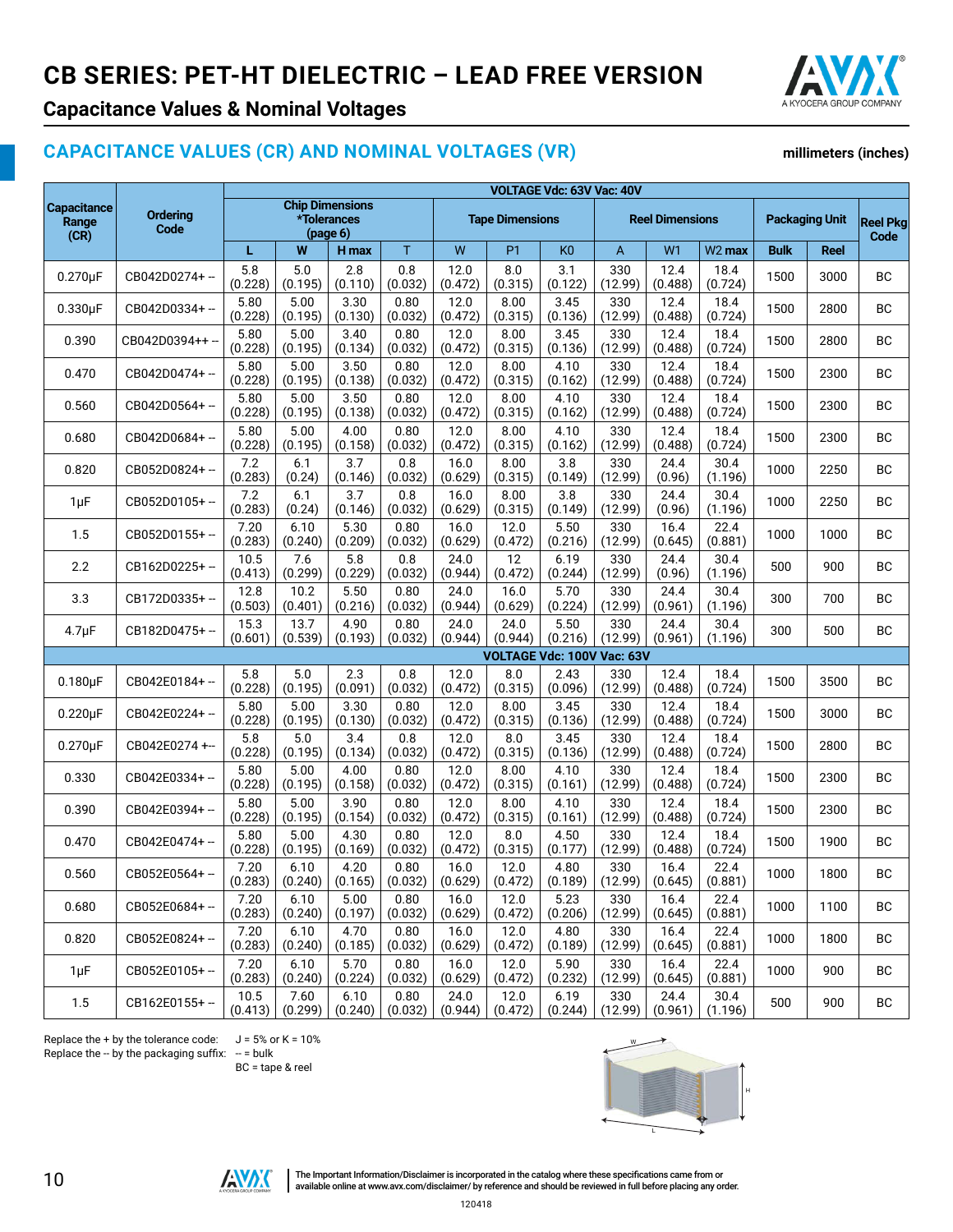

**millimeters (inches)**

# **Capacitance Values & Nominal Voltages**

#### **CAPACITANCE VALUES (CR) AND NOMINAL VOLTAGES (VR)**

**VOLTAGE Vdc: 100V Vac: 63V Capacitance Range (CR) Ordering Code Chip Dimensions \*Tolerances (page 6) Tape Dimensions Reel Dimensions Packaging Unit Reel Pkg Code L W H max** T W P1 K0 A W1 W2 **max Bulk Reel** 2.2 CB172E0225+ -- 12.8 (0.503) 10.2 (0.401) 5.50 (0.216) 0.80 (0.032) 24.0 (0.944) 16.0 (0.629) 5.70 (0.224) 330 (12.99) 24.4 (0.961) 30.4  $\begin{array}{|c|c|c|c|c|c|c|c|} \hline 300 & 700 & 80 \ \hline (1.196) & 300 & 700 & 80 \ \hline \end{array}$ 3.3 CB182E0335+ -- 15.3 (0.601) 13.7 (0.539) 5.20 (0.204) 0.80 (0.032) 24.0 (0.944) 24.0 (0.944) 5.50 (0.216) 330 (12.99) 24.4 (0.961) 30.4  $\begin{array}{c|c|c|c} 30.4 & 300 & 500 & BC \end{array}$  $4.7 \mu$ F CB182E0475+ - 15.3 (0.601) 13.7 (0.539) 7.10 (0.279) 0.80 (0.032) 24.0 (0.944) 24.0 (0.944) 7.60 (0.299) 330 (12.99) 24.4 (0.961) 30.4  $(1.196)$  300 300 BC **VOLTAGE Vdc: 250V Vac: 160V**  $0.047 \mu$ F CB042G0473+ -- 5.80 (0.228) 5.00 (0.195) 3.00 (0.118) 0.80 (0.032) 12.0 (0.472) 8.00 (0.315) 3.10 (0.122) 330 (12.99) 12.4 (0.488) 18.4  $\begin{array}{|c|c|c|c|c|c|} \hline 18.4 & 1500 & 3000 & \text{BC} \ \hline (0.724) & & & & \end{array}$  $\overline{0.056}$  CB042G0563+ - 5.80 (0.228) 5.00 (0.195)  $3.60$ (0.142) 0.80 (0.032)  $12.0$ (0.472) 8.00 (0.315)  $4.10$ (0.161) 330 (12.99) 12.4 (0.488) 18.4  $(0.724)$  1500 2300 BC  $0.068$  CB042G0683+ -- 5.80 (0.228) 5.00 (0.195) 4.00 (0.158) 0.80 (0.032) 12.0 (0.472) 8.00 (0.315) 4.10 (0.161) 330 (12.99) 12.4 (0.488) 18.4  $(0.724)$  1500 2300 BC  $0.082$  CB042G0823+ -- 5.80 (0.228) 5.00 (0.195) 4.00 (0.158) 0.80 (0.032) 12.0 (0.472) 8.00 (0.315) 4.10 (0.161) 330 (12.99) 12.4 (0.488) 18.4  $(0.724)$  1500 2300 BC  $0.1 \mu$ F  $\Big|$  CB042G0104+ -  $\Big|$  5.80 (0.228) 5.00 (0.195) 4.00 (0.158) 0.80 (0.032) 12.0 (0.472) 8.00 (0.315) 4.10 (0.161) 330 (12.99) 12.4 (0.448) 18.4  $(0.724)$  1500 2300 BC  $0.120$  CB052G0124+ -  $7.20$ (0.283) 6.10 (0.240) 4.30 (0.169) 0.80 (0.032) 16.0 (0.629) 12.0 (0.472) 4.80 (0.189) 330 (12.99) 16.4 (0.645) 22.4  $\begin{array}{c|c|c|c|c} \n\text{22.4} & 1000 & 1800 & \text{BC} \n\end{array}$ 0.150 CB052G0154+ -- 7.20 (0.283) 6.10 (0.240) 4.30 (0.169) 0.80 (0.032) 16.0 (0.629) 12.0 (0.472) 4.80 (0.189) 330 (12.99) 16.4 (0.645) 22.4  $(0.881)$  1000 1800 BC 0.180 CB052G0184+ -- 7.20 (0.283) 6.10 (0.240) 5.10 (0.200) 0.80 (0.032) 16.0 (0.629) 12.0 (0.472) 5.23 (0.206) 330 (12.99) 16.4 (0.645) 22.4  $\begin{array}{|c|c|c|c|c|c|} \hline 22.4 & 1000 & 1100 & \text{BC} \ \hline (0.881) & 1000 & 1100 & \text{BC} \ \hline \end{array}$ 0.220 CB052G0224+ -- 7.20 (0.283) 6.10 (0.240) 4.90 (0.193) 0.80 (0.032) 16.0 (0.629) 12.0 (0.472) 5.23 (0.206) 330 (12.99) 16.4 (0.645) 22.4  $(0.881)$  1000 1100 BC 0.270 CB162G0274+ -- 10.5 (0.413) 7.60 (0.299) 4.80 (0.189) 0.80 (0.032) 24.0  $(0.944)$ 12.0 (0.472) 6.19  $(0.244)$ 330 (12.99) 24.4 (0.961) 30.4  $\begin{array}{c|c|c|c|c|c} 30.4 & 500 & 1100 & BC \end{array}$  $0.330$  CB162G0334+ -  $10.5$ (0.413) 7.60 (0.299) 5.60 (0.220) 0.80 (0.032) 24.0 (0.944) 12.0 (0.472) 6.19 (0.244) 330 (12.99) 24.4 (0.961) 30.4  $\begin{array}{c|c|c|c|c|c} 30.4 & 500 & 900 & BC \end{array}$  $0.390$  CB162G0394+ - 10.5 (0.413) 7.60 (0.299) 5.40 (0.213) 0.80 (0.032) 24.0 (0.944) 12.0 (0.472) 6.19 (0.244) 330 (12.99) 24.4 (0.961) 30.4  $\begin{array}{c|c|c|c|c} 30.4 & 500 & 900 & BC \end{array}$  $0.470$  CB162G0474+ - 10.5 (0.413) 7.6 (0.299) 6.15 (0.241) 0.80 (0.032) 24.0 (0.944) 12.0 (0.472) 6.19 (0.244) 330 (12.99) 24.4 (0.961) 30.4  $\begin{array}{c|c|c|c|c} 30.4 & 500 & 900 & \text{BC} \end{array}$  $0.560$  CB172G0564+ -- 12.8 (0.503) 10.2 (0.402) 5.60 (0.220) 0.80 (0.032) 24.0 (0.944) 16.0 (0.629) 5.70 (0.225) 330 (12.99) 24.4 (0.961) 30.4  $\begin{array}{c|c|c|c|c} 30.4 & 300 & 700 & \text{BC} \end{array}$  $0.680$  CB172G0684+ -- 12.8 (0.503) 10.2 (0.402) 6.50 (0.255) 0.80 (0.032) 24.0 (0.944) 16.0 (0.629) 7.00 (0.275) 330 (12.99) 24.4 (0.961) 30.4  $\begin{array}{c|c|c|c|c} 30.4 & 300 & 600 & \text{BC} \end{array}$  $0.820$  CB172G0824+- 12.8 (0.503) 10.2 (0.402) 7.00 (0.276) 0.80 (0.032) 24.0 (0.944) 16.0 (0.629) 7.00 (0.275) 330 (12.99) 24.4 (0.961) 30.4  $\begin{array}{|c|c|c|c|c|c|} \hline 30.4 & 300 & 600 & \text{BC} \ \hline (1.196) & 300 & 600 & \text{BC} \ \hline \end{array}$  $0.820$  CB182G0824+ - 15.3 (0.601) 13.7 (0.539) 5.10 (0.201) 0.80 (0.032) 24.0 (0.944) 24.0 (0.944) 5.50 (0.217) 330 (12.99) 24.4 (0.961) 30.4  $\begin{array}{c|c|c|c|c} 30.4 & 300 & 500 & BC \end{array}$  $1 \mu$ F  $\left| \begin{array}{c} C\text{B}172G0105++\\ C\text{B}29G0105+\end{array} \right|$ (0.503) 10.2 (0.402) 7.00 (0.276) 0.80 (0.032) 24.0 (0.944) 16.0 (0.629) 7.00 (0.275) 330 (12.99) 24.4 (0.961) 30.4  $\begin{array}{c|c|c|c|c} 30.4 & 300 & 600 & BC \end{array}$  $1 \mu$ F  $\left| \text{CB182G0105+} - \right|$   $\mu$  = 15.3 (0.601) 13.7 (0.539) 6.00 (0.236) 0.80 (0.032) 24.0 (0.944) 24.0 (0.944) 6.30 (0.248) 330 (12.99) 24.4 (0.961) 30.4  $\begin{array}{c|c|c|c} 30.4 & 300 & 400 & BC \end{array}$ 1.5 CB182G0155+ - 15.3 (0.601) 13.7 (0.539) 7.00 (0.276) 0.80 (0.0315) 24.0 (0.944) 24.0 (0.944) 7.60 (0.299) 330 (12.99)  $24.4$ (0.961) 30.4  $\begin{array}{c|c|c|c} 30.4 & 300 & 300 & BC \end{array}$ 

Replace the + by the tolerance code:  $J = 5%$  or K = 10% Replace the  $-$  by the packaging suffix:  $-$  = bulk

BC = tape & reel





The Important Information/Disclaimer is incorporated in the catalog where these specifications came from or The Important Information/Disclaimer is incorporated in the catalog where these specifications came from or completion or and the order.<br>The important proview any disclaimer/ by reference and should be reviewed in full bef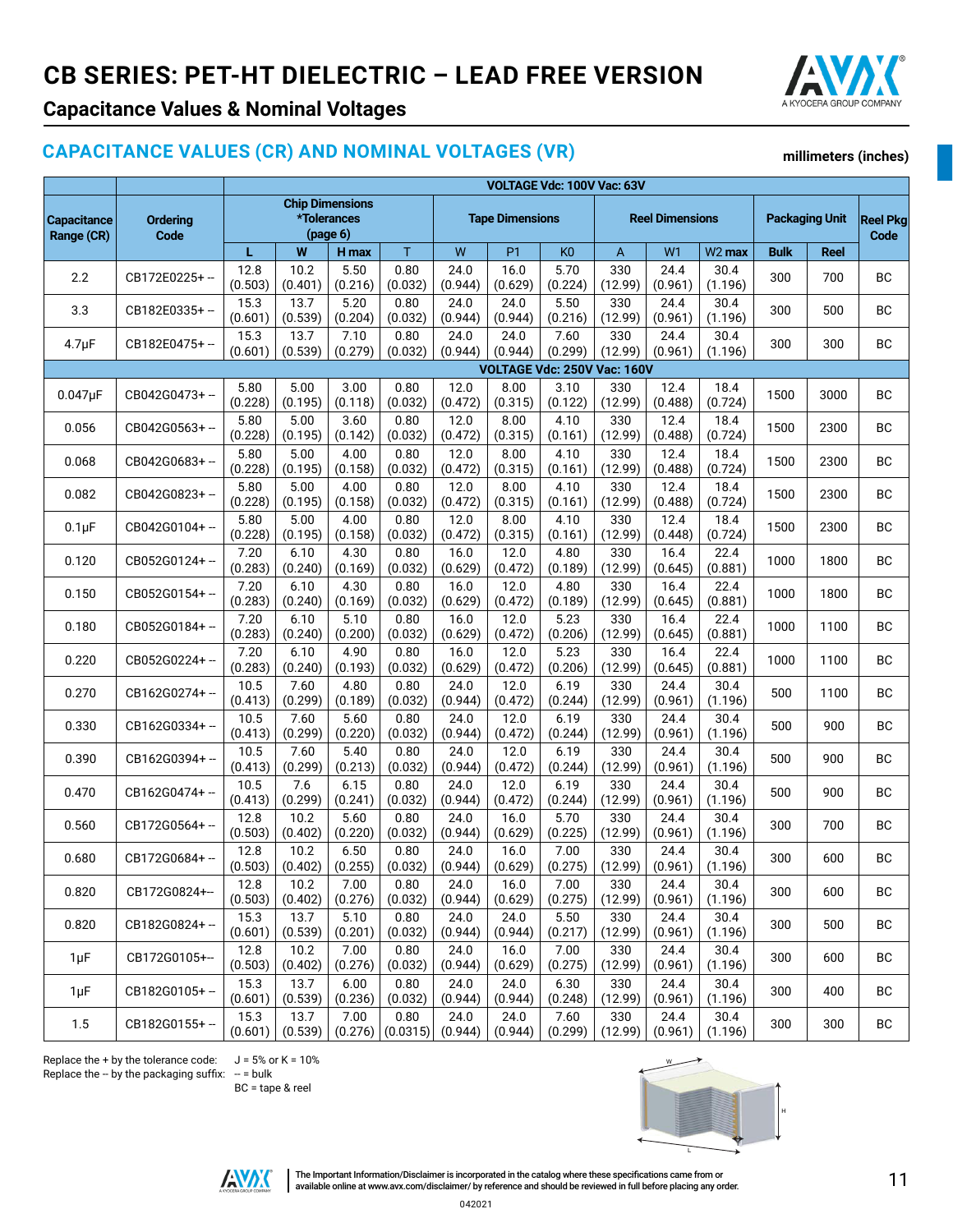

**millimeters (inches)**

### **Capacitance Values & Nominal Voltages**

#### **CAPACITANCE VALUES (CR) AND NOMINAL VOLTAGES (VR)**

#### **Capacitance Range (CR) Ordering Code VOLTAGE Vdc: 63V Vac: 40V Chip Dimensions \*Tolerances (page 6) Tape Dimensions Reel Dimensions Packaging Unit Reel Pkg Code L W H max** T W P1 K0 A W1 W2 **max Bulk Reel**  $0.010 \text{uF}$  CB042I0103+ -- 5.80 (0.228) 5.00 (0.195) 3.00 (0.017) 0.80 (0.032) 12.0 (0.472) 8.00 (0.315) 3.10 (0.122) 330 (12.99) 12.4 (0.488) 18.4  $(0.724)$  1500 3000 BC  $0.012$  CB042I0123+ - 5.80 (0.228) 5.00 (0.195) 2.40 (0.095) 0.80 (0.032) 12.0 (0.472) 8.00 (0.315) 2.43 (0.096) 330 (12.99) 12.4 (0.488) 18.4  $(0.724)$  1500 3500 BC  $0.015$  CB042I0153+ - 5.80 (0.228) 5.00 (0.195) 4.00 (0.158) 0.80 (0.032) 12.0 (0.472) 8.00 (0.315) 4.10 (0.161) 330 (12.99) 12.4 (0.488) 18.4  $(0.724)$  1500 2300 BC  $0.018$  CB052I0183+ --  $\begin{bmatrix} 7.2 \\ 0.028 \end{bmatrix}$ (0.283) 6.1 (0.240) 2.8 (0.110) 0.8 (0.032) 16.0 (0.629) 12 (0.472) 3.8 (0.150) 330 (12.99) 16.4 (0.645) 22.4  $\begin{array}{|c|c|c|c|c|c|} \hline 22.4 & 1000 & 2250 & \text{BC} \ \hline (0.881) & 1000 & 2250 & \text{BC} \ \hline \end{array}$  $0.022$  CB052I0223+ --  $\begin{bmatrix} 7.2 \\ 2.2 \end{bmatrix}$ (0.283) 6.1 (0.240) 3.5 (0.138) 0.8 (0.032) 16.0 (0.629) 12 (0.472) 3.8 (0.150) 330 (12.99) 16.4 (0.645) 22.4  $\begin{array}{c|c|c|c}\n 22.4 & 1000 & 2250 & BC\n\end{array}$  $0.027$  CB052I0273+ -  $\begin{bmatrix} 7.2 \\ 0.28 \end{bmatrix}$ (0.283) 6.1 (0.240) 2.8 (0.110) 0.8 (0.032) 16.0 (0.629) 12 (0.472) 3.8 (0.150) 330 (12.99) 16.4 (0.645) 22.4  $\begin{array}{c|c|c|c|c} \n & 22.4 & 1000 & 2250 & \n\hline\n & 6.881 & & \n\end{array}$  $0.033$  CB052I0333+ --  $\begin{bmatrix} 7.2 \\ 0.28 \end{bmatrix}$ (0.283) 6.1 (0.240) 3.3 (0.130) 0.8 (0.032) 16.0 (0.629) 12 (0.472) 3.8 (0.150) 330 (12.99) 16.4 (0.645) 22.4  $(0.881)$  1000 2250 BC  $0.047$  CB052I0473+ - 7.20 (0.283) 6.10 (0.240) 4.50 (0.177) 0.80 (0.032) 16.0 (0.629) 12.0 (0.472) 4.80 (0.189) 330 (12.99) 16.4 (0.645) 22.4  $\begin{array}{c|c|c|c}\n 22.4 & 1000 & 1800 & BC\n\end{array}$  BC  $0.056$   $CR16210563+ -$  10.5 (0.413) 7.60 (0.299) 3.10 (0.122) 0.80 (0.032) 24.0 (0.944) 12.0 (0.472) 3.93 (0.155) 330 (12.99) 24.4 (0.961) 30.4  $\begin{array}{c|c|c|c|c} 30.4 & 500 & 1400 & BC \end{array}$  $0.068$  CB162I0683+ -- 10.5 (0.413) 7.60 (0.299) 3.60 (0.141) 0.80 (0.032) 24<sub>0</sub> (0.944) 12.0 (0.472) 3.93 (0.155) 330 (12.99) 24.4 (0.961) 30.4  $\begin{array}{c|c|c|c|c} 30.4 & 500 & 1400 & BC \end{array}$  $0.082$  CB162I0823+ -- 10.5 (0.413) 7.60 (0.299) 4.20 (0.165) 0.80 (0.032) 24.0 (0.944) 12.0 (0.472) 6.19 (0.244) 330 (12.99) 24.4 (0.961) 30.4  $\begin{array}{c|c|c|c|c} 30.4 & 500 & 900 & BC \end{array}$  $0.100 \mu$ F CB162I0104+ -- 10.5 (0.413) 7.60 (0.299) 4.70 (0.185) 0.80 (0.032) 24.0 (0.944) 12.0 (0.472) 6.19 (0.244) 330 (12.99) 24.4 (0.961) 30.4  $\begin{array}{c|c|c|c|c} 30.4 & 500 & 900 & BC \end{array}$  $0.120$  CB172I0124+ - 12.8 (0.503) 10.2 (0.402) 3.90 (0.154) 0.80 (0.032) 24.0 (0.944) 16.0 (0.629) 4.00 (0.157) 330 (12.99) 24.4 (0.961) 30.4  $\begin{array}{c|c|c|c|c} 30.4 & 300 & 1100 & BC \end{array}$ 0.150 CB172I0154+ -- 12.8 (0.503) 10.2 (0.402) 4.60 (0.181) 0.80 (0.032) 24.0 (0.944) 16.0 (0.629) 4.70 (0.185) 330 (12.99) 24.4 (0.961) 30.4  $\begin{array}{c|c|c|c|c} 30.4 & 300 & 900 & \text{BC} \end{array}$  $0.180$  CB172I0184+ - 12.8 (0.503) 10.2 (0.402) 5.60 (0.220) 0.80 (0.032) 24.0 (0.944) 16.0 (0.629) 7.00 (0.274) 330 (12.99) 24.4 (0.961) 30.4  $\begin{array}{c|c} 30.4 \ 1.196 \end{array}$  300 600 BC  $0.220$  CB172I0224+ - 12.8 (0.503) 10.2 (0.402) 6.80 (0.265) 0.80 (0.032) 24.0 (0.944) 16.0 (0.629) 7.00 (0.274) 330 (12.99) 24.4 (0.961) 30.4  $\begin{array}{c|c|c|c} 30.4 & 300 & 600 & BC \end{array}$  $0.270$  CB172I0274+ -- 12.8 (0.503) 10.2 (0.402) 6.80 (0.265) 0.80 (0.032) 24.0 (0.944) 16.0 (0.629) 7.00 (0.274) 330 (12.99) 24.4 (0.961) 30.4  $\begin{array}{c|c|c|c|c} 30.4 & 300 & 600 & BC \end{array}$ 0.330 CB182I0334+ -- 15.3 (0.601) 13.7 (0.539) 5.60 (0.220) 0.80 (0.032) 24.0 (0.944) 24.0 (0.944) 6.30 (0.248) 330 (12.99) 24.4 (0.961) 30.4  $\begin{array}{c|c|c|c|c} 30.4 & 300 & 400 & \text{BC} \end{array}$  $0.470 \mu$ F CB182I0474+ -  $\begin{bmatrix} 15.3 \\ 0.603 \end{bmatrix}$ (0.601) 13.7 (0.539) 6.20 (0.244) 0.80 (0.032) 24.0 (0.944) 24.0 (0.944) 6.30 (0.248) 330 (12.99) 24.4 (0.961) 30.4  $(1.196)$  300 400 BC **VOLTAGE Vdc: 630V Vac: 250V**  $0.010$ uF CB042K0103+ -- 5.80 (0.228) 5.00 (0.195) 2.80 (0.110) 0.80 (0.032) 12.0 (0.472) 8.00 (0.315) 3.10 (0.122) 330 (12.99) 12.4 (0.488) 18.4  $\begin{array}{|c|c|c|c|c|c|c|} \hline 18.4 & 1500 & 3000 & \text{BC} \ \hline (0.724) & & & & \end{array}$  $0.012$  CB042K0123+ -- 5.80 (0.228) 5.00 (0.195) 3.30 (0.130) 0.80 (0.032) 12.0 (0.472) 8.00 (0.315) 3.10 (0.122) 330 (12.99) 12.4 (0.488) 18.4  $(0.724)$  1500 2800 BC 0.015 | CB042K0153+ --  $\begin{array}{|c|c|c|c|c|c|} \hline 5.80 & 0.015 & 0.006 \\ \hline \end{array}$ (0.228) 5.00 (0.195) 4.00 (0.158) 0.80 (0.032) 12.0 (0.472) 8.00 (0.315) 4.10 (0.161) 330 (12.99) 12.4 (0.488) 18.4  $(0.724)$  1500 2300 BC  $0.018$  CB052K0183+ - 5.80 (0.228) 6.10 (0.240) 2.80 (0.110) 0.80 (0.032) 24.0 (0.944) 12.0 (0.472) 3.80 (0.149) 330 (12.99) 24.4 (0.961) 30.4  $\begin{array}{|c|c|c|c|c|} \hline \rule{0pt}{10pt}^{30.4} & \rule{0pt}{10pt}^{10pt} & \rule{0pt}{10pt}^{10pt} & \rule{0pt}{10pt}^{30pt} & \rule{0pt}{10pt}^{30pt} & \rule{0pt}{10pt}^{30pt} & \rule{0pt}{10pt}^{30pt} & \rule{0pt}{10pt} & \rule{0pt}{10pt}^{30pt} & \rule{0pt}{10pt} & \rule{0pt}{10pt} & \rule{0pt}{10pt} & \rule{0pt}{10pt} & \rule{0pt}{10pt} & \rule{0pt$

Replace the + by the tolerance code:  $J = 5%$  or K = 10% Replace the  $-$  by the packaging suffix:  $-$  = bulk

BC = tape & reel





 $\frac{12}{\sqrt{N}}$  The Important Information/Disclaimer is incorporated in the catalog where these specifications came from or available online at [www.avx.com/disclaimer/](http://www.avx.com/resources/catalogs/datasheet-catalog-disclaimer/) by reference and should be reviewed in full before plac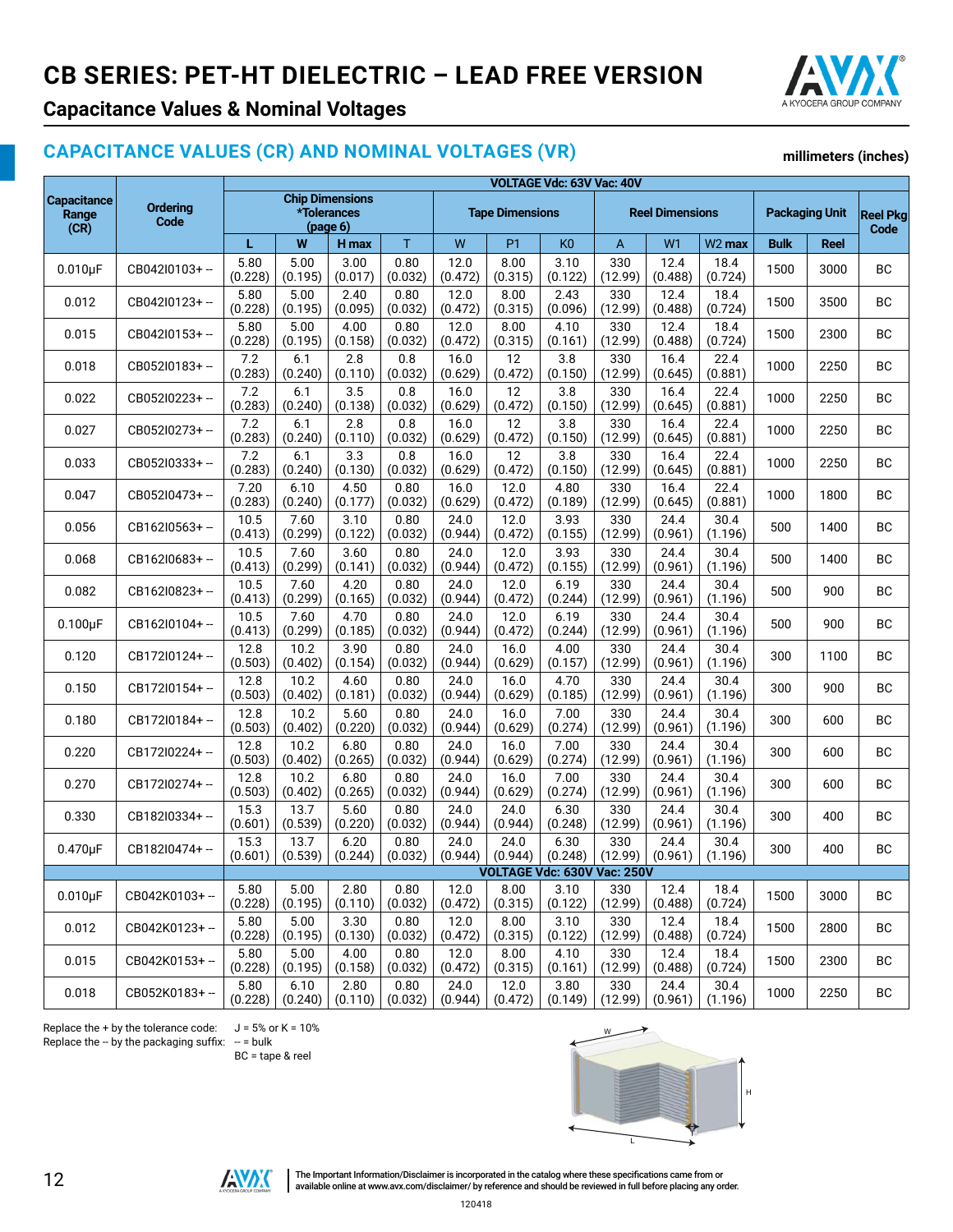

**millimeters (inches)**

# **Capacitance Values & Nominal Voltages**

### **CAPACITANCE VALUES (CR) AND NOMINAL VOLTAGES (VR)**

|                                     |                 |                                                           | VOLTAGE Vdc: 630V Vac: 250V |                        |                 |                 |                        |                 |                |                       |                 |                                |             |           |
|-------------------------------------|-----------------|-----------------------------------------------------------|-----------------------------|------------------------|-----------------|-----------------|------------------------|-----------------|----------------|-----------------------|-----------------|--------------------------------|-------------|-----------|
| <b>Capacitance</b><br>Range<br>(CR) | <b>Ordering</b> | <b>Chip Dimensions</b><br>*Tolerances<br>(page 6)<br>Code |                             | <b>Tape Dimensions</b> |                 |                 | <b>Reel Dimensions</b> |                 |                | <b>Packaging Unit</b> |                 | <b>Reel Pkg</b><br><b>Code</b> |             |           |
|                                     |                 | L                                                         | W                           | H max                  | T               | W               | P <sub>1</sub>         | K <sub>0</sub>  | A              | W <sub>1</sub>        | $W2$ max        | <b>Bulk</b>                    | <b>Reel</b> |           |
| 0.022                               | CB052K0223+-    | 7.20<br>(0.283)                                           | 6.10<br>(0.240)             | 3.50<br>(0.138)        | 0.80<br>(0.032) | 24.0<br>(0.944) | 12.0<br>(0.472)        | 3.80<br>(0.149) | 330<br>(12.99) | 24.4<br>(0.961)       | 30.4<br>(1.196) | 1000                           | 2250        | <b>BC</b> |
| 0.027                               | CB052K0273+-    | 7.20<br>(0.283)                                           | 6.10<br>(0.240)             | 4.10<br>(0.161)        | 0.80<br>(0.032) | 16.0<br>(0.629) | 12.0<br>(0.472)        | 4.80<br>(0.189) | 330<br>(12.99) | 16.4<br>(0.645)       | 22.4<br>(0.881) | 1000                           | 1800        | <b>BC</b> |
| 0.033                               | CB052K0333+-    | 7.20<br>(0.283)                                           | 6.10<br>(0.240)             | 5.00<br>(0.197)        | 0.80<br>(0.032) | 16.0<br>(0.629) | 12.0<br>(0.472)        | 4.80<br>(0.189) | 330<br>(12.99) | 16.4<br>(0.645)       | 22.4<br>(0.881) | 1000                           | 1100        | <b>BC</b> |
| 0.047                               | CB162K0473+-    | 10.5<br>(0.413)                                           | 7.60<br>(0.299)             | 3.60<br>(0.141)        | 0.80<br>(0.032) | 24.0<br>(0.944) | 12.0<br>(0.472)        | 3.93<br>(0.155) | 330<br>(12.99) | 24.4<br>(0.961)       | 30.4<br>(1.196) | 500                            | 1400        | <b>BC</b> |
| 0.056                               | CB162K0563+-    | 10.5<br>(0.413)                                           | 7.60<br>(0.299)             | 4.30<br>(0.169)        | 0.80<br>(0.032) | 24.0<br>(0.944) | 12.0<br>(0.472)        | 6.19<br>(0.244) | 330<br>(12.99) | 24.4<br>(0.961)       | 30.4<br>(1.196) | 500                            | 900         | <b>BC</b> |
| 0.068                               | CB162K0683+-    | 10.5<br>(0.413)                                           | 7.60<br>(0.299)             | 5.20<br>(0.205)        | 0.80<br>(0.032) | 24.0<br>(0.944) | 12.0<br>(0.472)        | 6.19<br>(0.244) | 330<br>(12.99) | 24.4<br>(0.961)       | 30.4<br>(1.196) | 500                            | 900         | <b>BC</b> |
| 0.082                               | CB172K0823+-    | 12.8<br>(0.503)                                           | 10.2<br>(0.402)             | 4.30<br>(0.169)        | 0.80<br>(0.032) | 24.0<br>(0.944) | 16.0<br>(0.629)        | 4.70<br>(0.185) | 330<br>(12.99) | 24.4<br>(0.961)       | 30.4<br>(1.196) | 300                            | 900         | <b>BC</b> |
| $0.100\mu F$                        | CB172K0104+-    | 12.8<br>(0.503)                                           | 10.2<br>(0.402)             | 5.00<br>(0.197)        | 0.80<br>(0.032) | 24.0<br>(0.944) | 16.0<br>(0.629)        | 5.70<br>(0.225) | 330<br>(12.99) | 24.4<br>(0.961)       | 30.4<br>(1.196) | 300                            | 700         | <b>BC</b> |
| 0.120                               | CB172K0124+-    | 12.8<br>(0.503)                                           | 10.2<br>(0.402)             | 5.60<br>(0.220)        | 0.80<br>(0.032) | 24.0<br>(0.944) | 16.0<br>(0.629)        | 5.70<br>(0.225) | 330<br>(12.99) | 24.4<br>(0.961)       | 30.4<br>(1.196) | 300                            | 700         | <b>BC</b> |
| 0.150                               | CB172K0154+-    | 12.8<br>(0.503)                                           | 10.2<br>(0.402)             | 6.90<br>(0.271)        | 0.80<br>(0.032) | 24.0<br>(0.944) | 16.0<br>(0.629)        | 7.00<br>(0.275) | 330<br>(12.99) | 24.4<br>(0.961)       | 30.4<br>(1.196) | 300                            | 600         | <b>BC</b> |
| 0.180                               | CB182K0184+-    | 15.3<br>(0.601)                                           | 13.7<br>(0.539)             | 5.00<br>(0.197)        | 0.80<br>(0.032) | 24.0<br>(0.944) | 24.0<br>(0.944)        | 5.50<br>(0.217) | 330<br>(12.99) | 24.4<br>(0.961)       | 30.4<br>(1.196) | 300                            | 500         | <b>BC</b> |
| 0.220                               | CB182K0224+-    | 15.3<br>(0.601)                                           | 13.7<br>(0.539)             | 5.80<br>(0.229)        | 0.80<br>(0.032) | 24.0<br>(0.944) | 24.0<br>(0.944)        | 6.30<br>(0.248) | 330<br>(12.99) | 24.4<br>(0.961)       | 30.4<br>(1.196) | 300                            | 400         | <b>BC</b> |
| $0.270\mu F$                        | CB182K0274+-    | 15.3<br>(0.601)                                           | 13.7<br>(0.539)             | 7.20<br>(0.284)        | 0.80<br>(0.032) | 24.0<br>(0.944) | 24.0<br>(0.944)        | 7.60<br>(0.299) | 330<br>(12.99) | 24.4<br>(0.961)       | 30.4<br>(1.196) | 300                            | 300         | <b>BC</b> |

Replace the + by the tolerance code:  $J = 5%$  or K = 10% Replace the  $-$  by the packaging suffix:  $-$  = bulk

BC = tape & reel





120418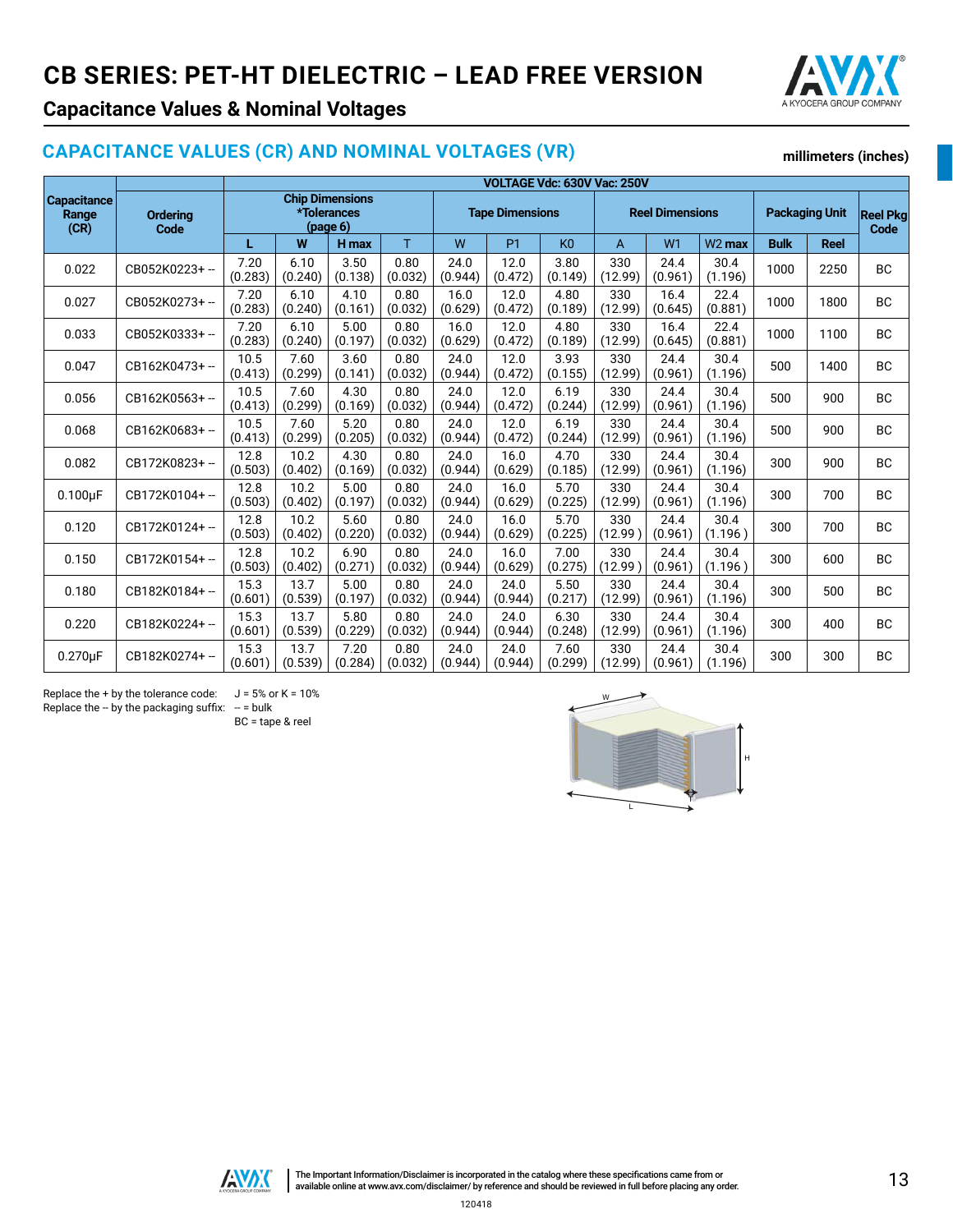

**Mounting and Soldering Recommendations**

# **MOUNTING AND SOLDERING RECOMMENDATIONS SOLDERING PROFILE**

The capacitors can be mounted using infrared and vapor phase soldering following recommended below. They are NOT suitable for wave soldering.

All temperature refer to topside of the package, measured on the package body surface.

| <b>Profile Feature</b>                                                                                                     | 2220 to 2824                                       | 4030 to 6054                                       |
|----------------------------------------------------------------------------------------------------------------------------|----------------------------------------------------|----------------------------------------------------|
| Ramp-Up $(T_{\text{max}}$ to $T_{\text{n}}$ )                                                                              | 3°C / second max                                   | 3°C / second max                                   |
| Preheat<br>- Temperature Min $(T_{s,min})$<br>- Temperature Max $(T_{\text{smax}})$<br>- Time $(t_{s min}$ to $t_{s max})$ | $150^{\circ}$ C<br>$200^{\circ}$ C<br>180 sec. max | $150^{\circ}$ C<br>$200^{\circ}$ C<br>180 sec. max |
| Time maintained above<br>- Temperature (T.)<br>- Time $(ti)$                                                               | $217^{\circ}$ C<br>60 sec. max                     | $217^{\circ}$ C<br>75 sec. max                     |
| Peak temperature $(T_{pmax})$                                                                                              | $240^{\circ}$ C                                    | $245^{\circ}$ C                                    |
| Customer Peak temperature (T)                                                                                              | $< 240^{\circ}$ C                                  | $< 245$ °C                                         |
| Time within 5°C of peak<br>temperature $(T_{n} - 5^{o}C)^{*}$                                                              | $10$ sec.                                          | $10$ sec.                                          |
| Ramp-Down                                                                                                                  | $6^{\circ}$ C / sec.                               | $6^{\circ}$ C / sec.                               |

\* Example : T<sub>p</sub> = 238.5°C =>> t<sub>p</sub> = time between 238.5°C and 233.5°C (T<sub>p</sub>-5°C)

# **RECOMMENDED SOLDER PASTE THICKNESS**

For optimum solderability, the recommended soldering paste thickness: 2220 to 2824 :150 to 200μm 4030 to 6054 :200 to 300μm



#### **TP max** Ramp up  $\mathbf{T}_{\mathrm{L}}$ Temperature (°C) Temperature (ºC)  $T_{\rm e}$ **tL TS min** Ramp down **ts** 0 30 60 90 120 150 180 210 240 270 300 330 Time (seconds)

# Reflow soldering referring to JEDEC Standard with some limitations # JEDEC J-Std 020C

 In case of hand soldering, the temperature of the soldering iron should not be above 250°C. Special care must be taken to avoid touching the capacitor body with the iron tip.

#### **PAD DIMENSIONS: MILLIMETERS (INCHES)**

| <b>Size Code</b> | <b>Case Size</b> |              | в           |              |
|------------------|------------------|--------------|-------------|--------------|
| 04               | 2220             | 5.00(0.195)  | 1.90(0.075) | 4.50 (0.178) |
| 05               | 2824             | 6.00(0.234)  | 2.50(0.098) | 5.70 (0.224) |
| 16               | 4030             | 7.50(0.295)  | 3.00(0.118) | 8.00(0.315)  |
| 17               | 5040             | 11.2(0.441)  | 3.50(0.137) | 10.3(0.406)  |
| 18               | 6064             | 14.6 (0.575) | 3.60(0.147) | 12.6 (0.496) |

#### **RECOMMENDED CLEANING**

To clean flux from the PC board assembly, the recommended products are: ethanol, isopropyl alcohol, and deionized water wash. The cleaning products to avoid are: Toluene, Xylene, Trichloroethylene, Terpene Cleaner EC-7, surface active agent. In case of using another solvent, please contact us.

#### **OTHER CAUTIONS**

**Flame retardancy:** the dielectric film is not a flame retardant material.

**Environment:** contact us when chips are used in humid or gas atmosphere and /or when using resin.

**Recommended handling:** do not use edged tools, so not to damage the capacitors.

# **TIN WHISKERS TESTS : JEDEC STANDARD NO 22A121**

| <b>Stress Type</b>                               | Ref. Spec.  | <b>Test Conditions</b>                                                             | <b>Analysis</b> | <b>Results</b> |
|--------------------------------------------------|-------------|------------------------------------------------------------------------------------|-----------------|----------------|
| Temperature cycling                              | JESD22-A104 | $-55^{\circ}$ C +85(+10/-0) $^{\circ}$ C air<br>5 to 10 minutes soak 3 cycles/hour | SEM x 1000      | Pass           |
| Ambient Temperature /<br><b>Humidity Storage</b> |             | 30+/-2°C - 60+/-3% RH -2000H                                                       | SEM x 1000      | Pass           |
| High Temperature /<br><b>Humidity Storage</b>    |             | 70+/-5°C - 93+3/-2% RH -1000H                                                      | SEM x 1000      | Pass           |



THE Important Information/Disclaimer is incorporated in the catalog where these specifications came from or available online at [www.avx.com/disclaimer/](http://www.avx.com/resources/catalogs/datasheet-catalog-disclaimer/) by reference and should be reviewed in full before placing any order.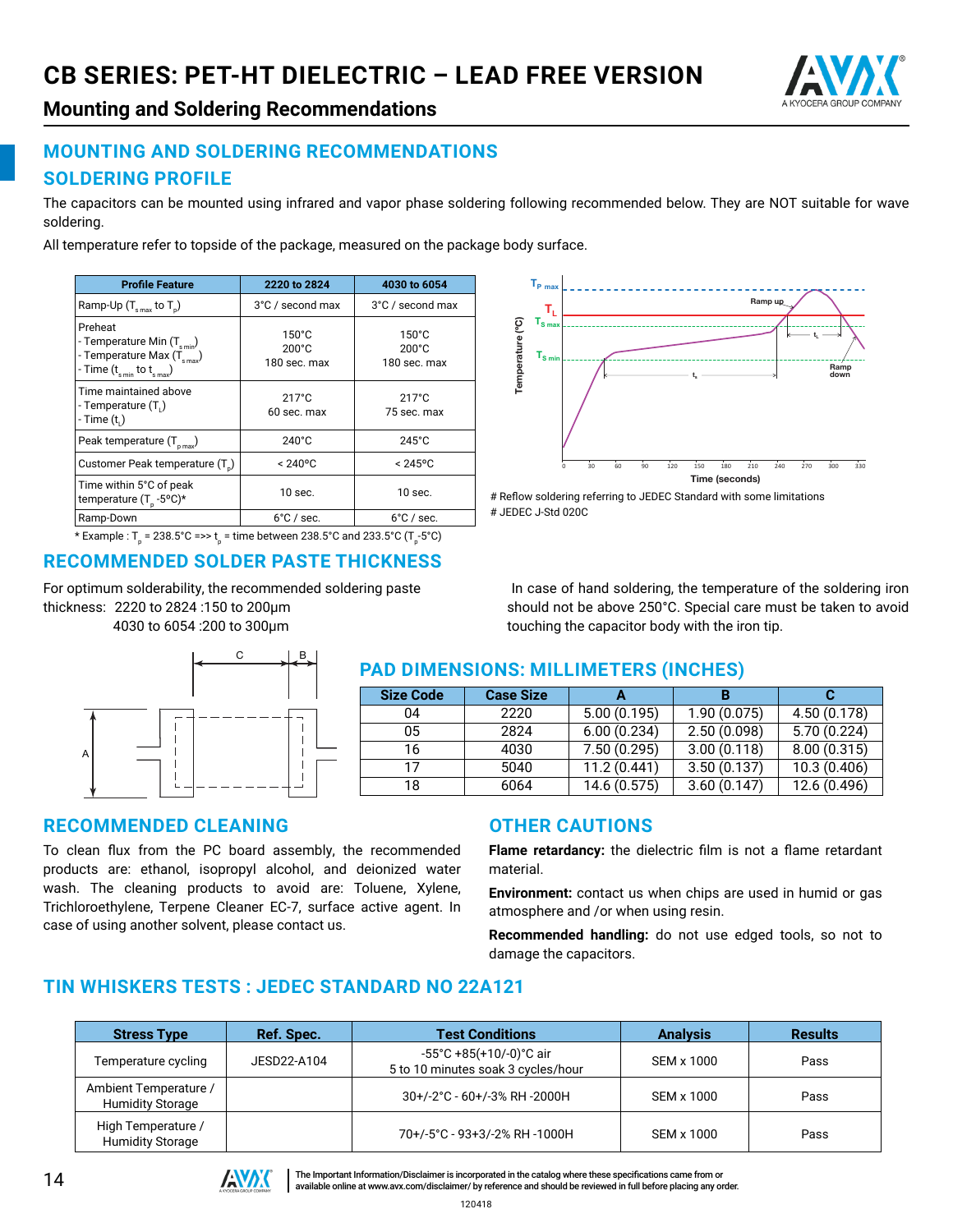

# **Electrical Characteristics versus Temperature and Frequency**

#### **ELECTRICAL CHARACTERISTICS VERSUS TEMPERATURE AND FREQUENCY**



#### FREQUENCY CHARACTERISTICS



#### Dissipation Factor





#### Insulation Resistance

# 400 300 200 100 <sup>0</sup> 0.1 <sup>1</sup> <sup>10</sup> <sup>100</sup> <sup>1000</sup> DF 20°C (10-4)

Dissipation Factor

FREQUENCY (kHz)





The Important Information/Disclaimer is incorporated in the catalog where these specifications came from or The Important Information/Disclaimer is incorporated in the catalog where these specifications came from or and should be reviewed in full before placing any order.  $15\,$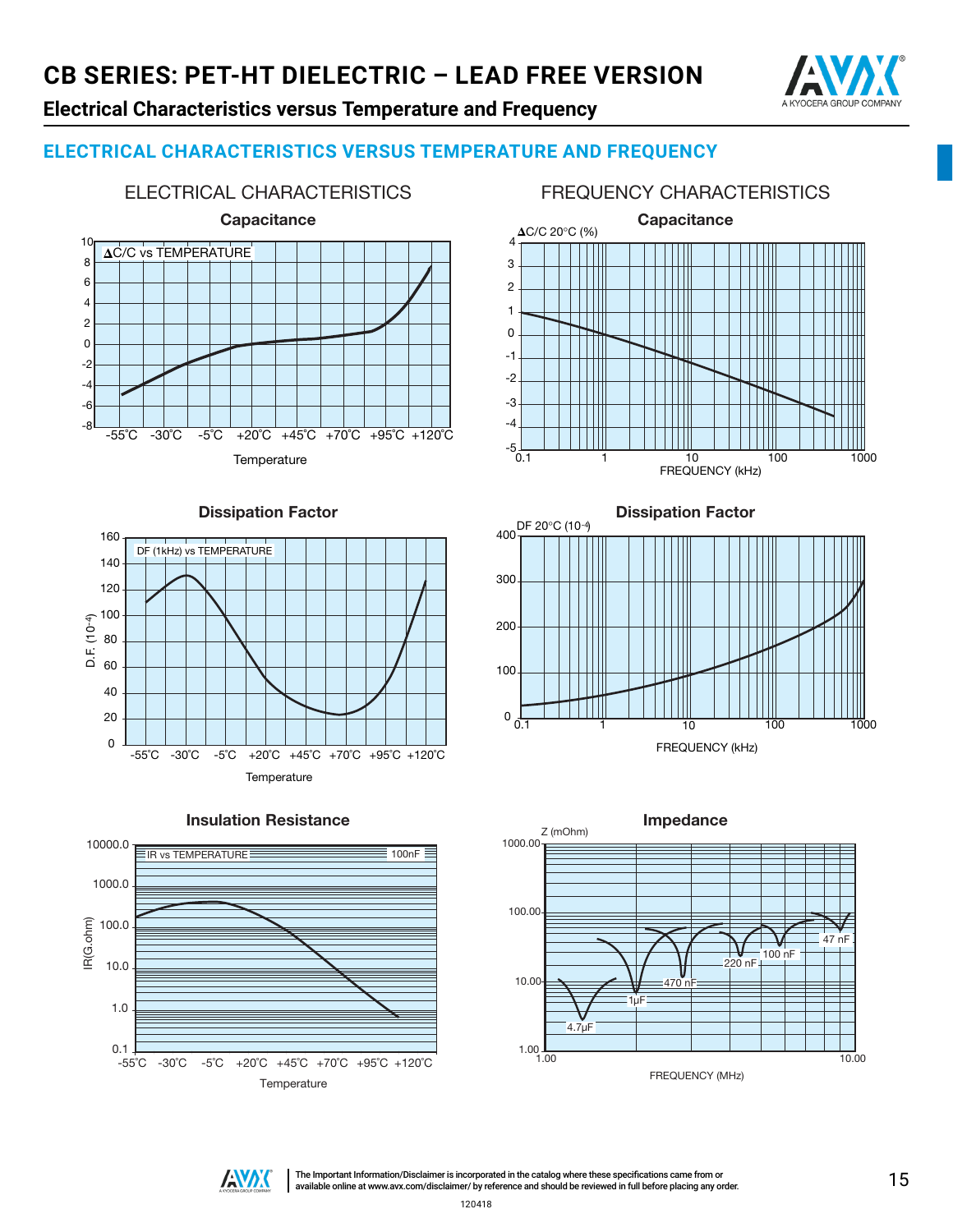

# **RMS Voltage and Current versus Frequency**

#### **RMS VOLTAGE AND CURRENT VERSUS FREQUENCY**

#### **MAXIMUM VOLTAGE (VRMS) AND CURRENT (IRMS) VS FREQUENCY**

Typical curves results from measurement carried out at ambient temperature (25ºC) and sinusoidal wave-forms (for size CB04 to CB18)











100 Vdc / 63 Vac





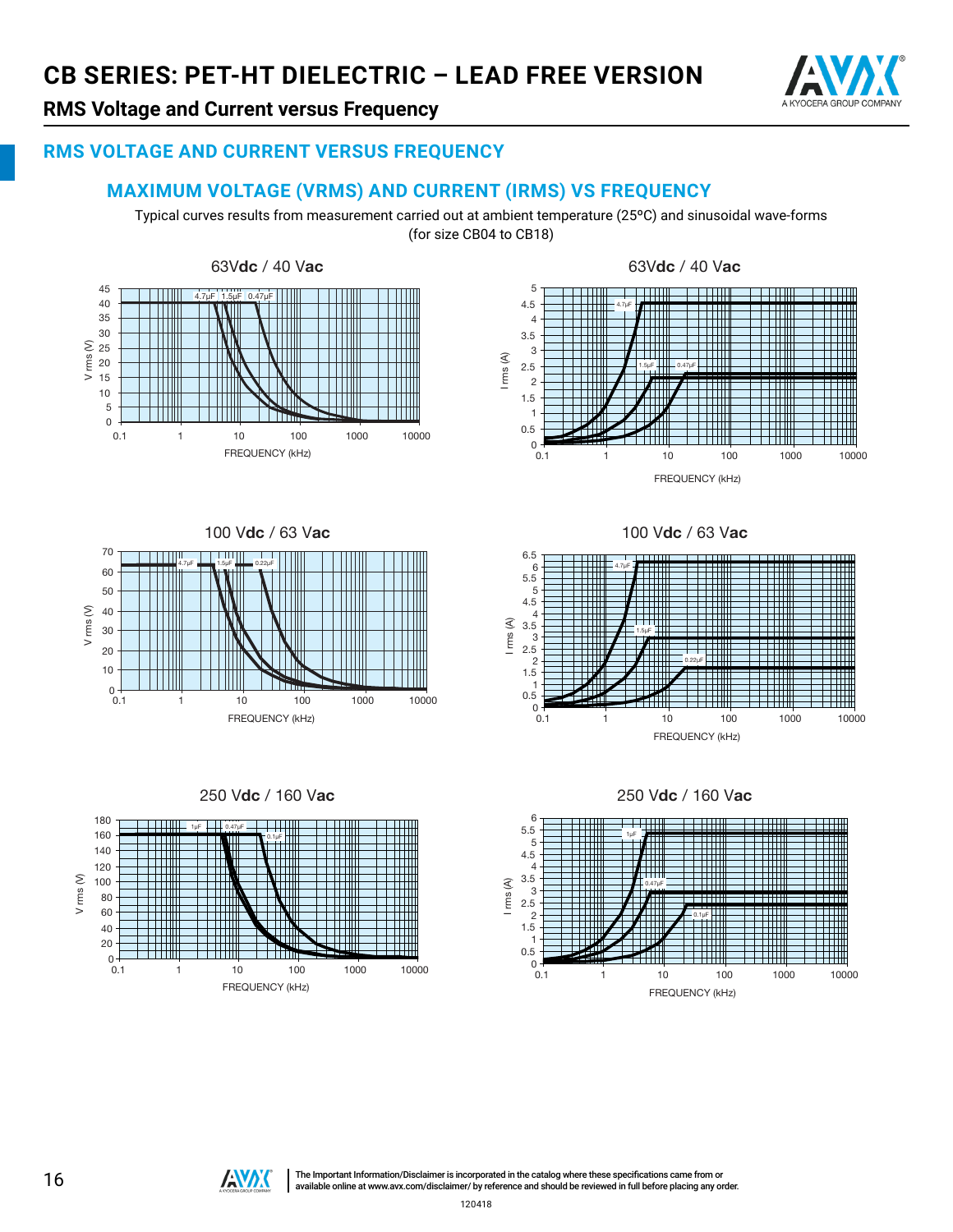

# **RMS Voltage and Current versus Frequency**

#### **RMS VOLTAGE AND CURRENT VERSUS FREQUENCY**

#### **MAXIMUM VOLTAGE (VRMS) AND CURRENT (IRMS) VS FREQUENCY**

Typical curves results from measurement carried out at ambient temperature (25ºC) and sinusoidal wave-forms (for size CB04 to CB18)

0

0.5

I rms (A)

1

0.47µF

THE

TIII

0.1µF



630 Vdc / 250 Vac 630 Vdc / 250 Vac



**MAXIMUM PULSE RISE TIME (DV/DT)**

| <b>Voltage Range</b>        | 63 | 100 | 250 | 400 | 630 |
|-----------------------------|----|-----|-----|-----|-----|
| Dv/dt max.<br>$(V/\mu sec)$ | 40 | 50  | 150 | 200 | 250 |

0.1 1 10 100 1000 10000 FREQUENCY (kHz)

0.01µF

HII

TTIII

أأأتأت

III

THE

Ш

فتقتحت

i vizi sid





120418